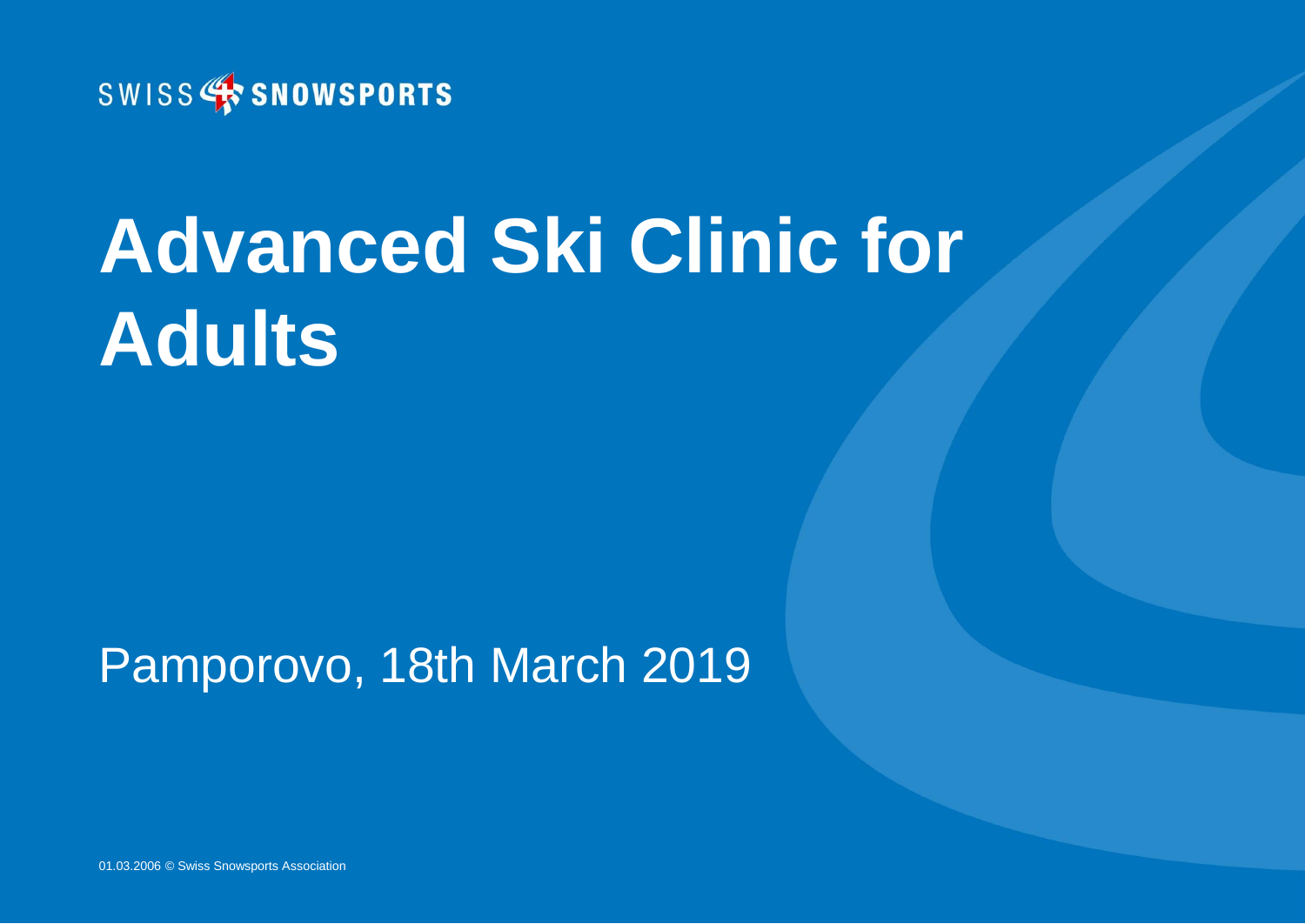### **Lecture Content**

- Situation clients
- Situation in the Swiss Snowsports Education
- Process
- Future targets
- Group discussions

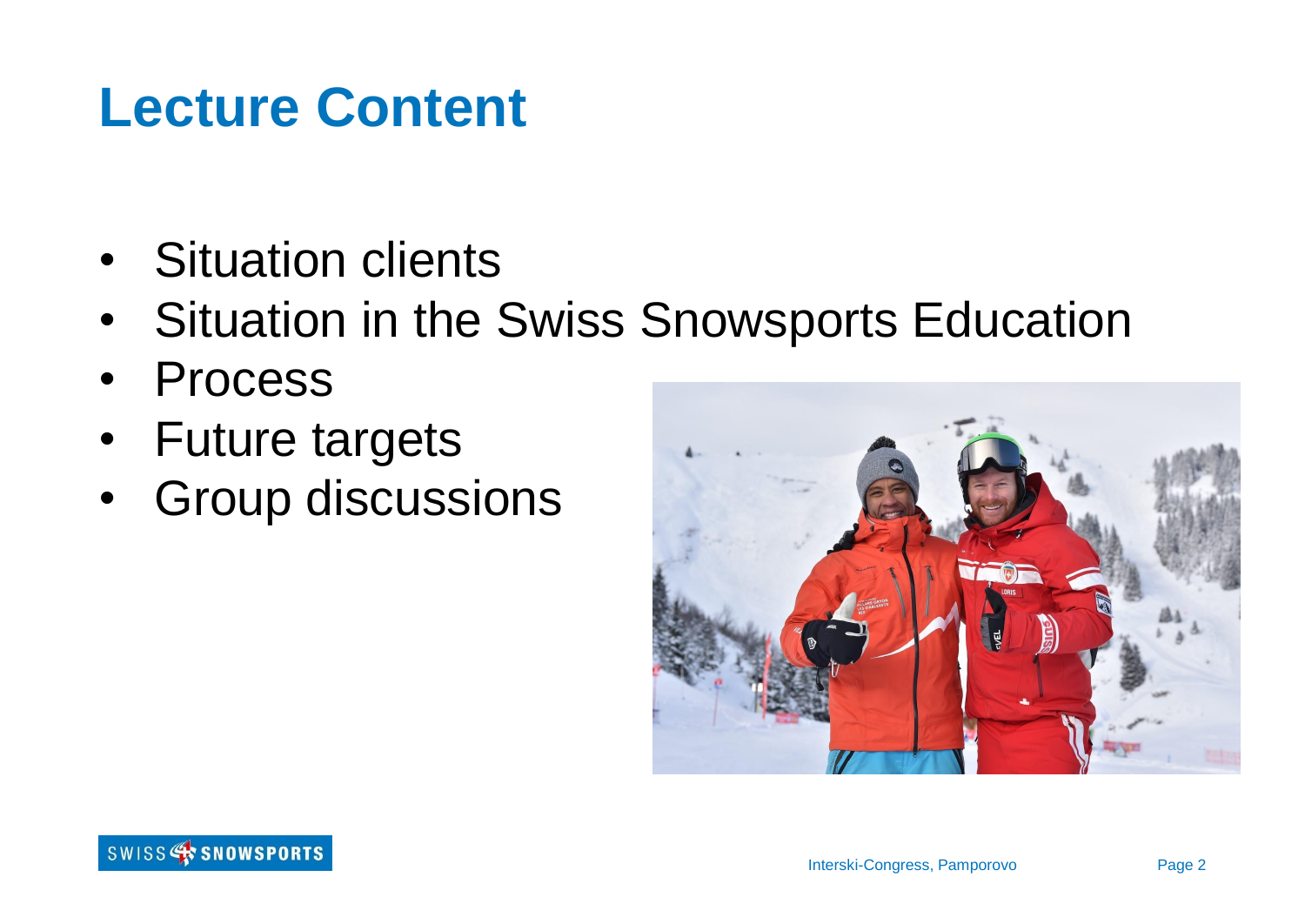## **Situation with Clients Nationwide products**

- Children: Product: [Swiss Snow League](https://www.swiss-ski-school.ch/en/children.html)
- Teenager: Product: [Swiss Snow Academy](https://www.swiss-ski-school.ch/en/teenagers.html)
- Adult Beginner: Product: [Learn to Ski in 3 days](https://www.swiss-ski-school.ch/en/offers/learn-to-ski-in-3-days.html)

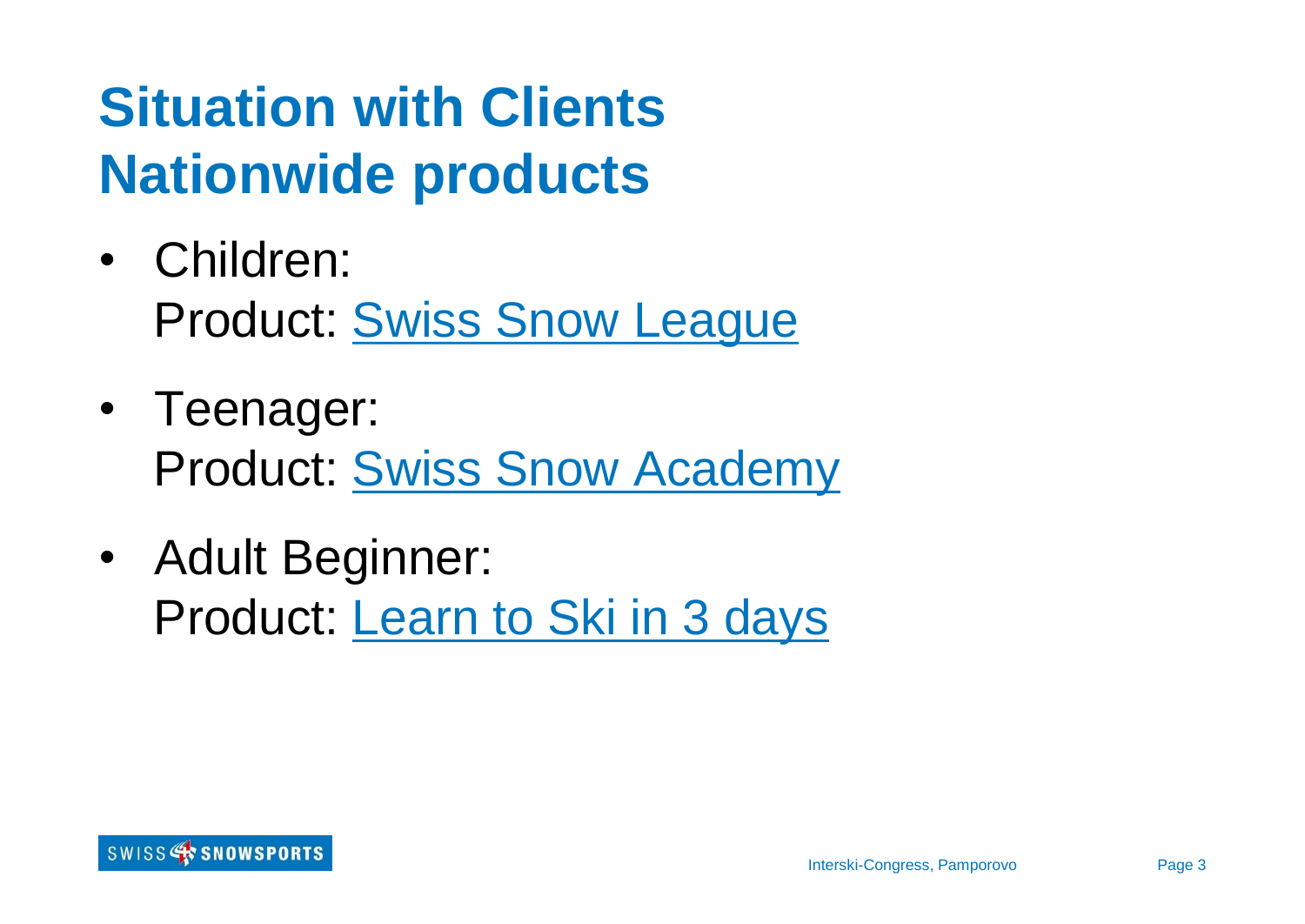## **Situation with Clients**

**Lessons sold 17/18**



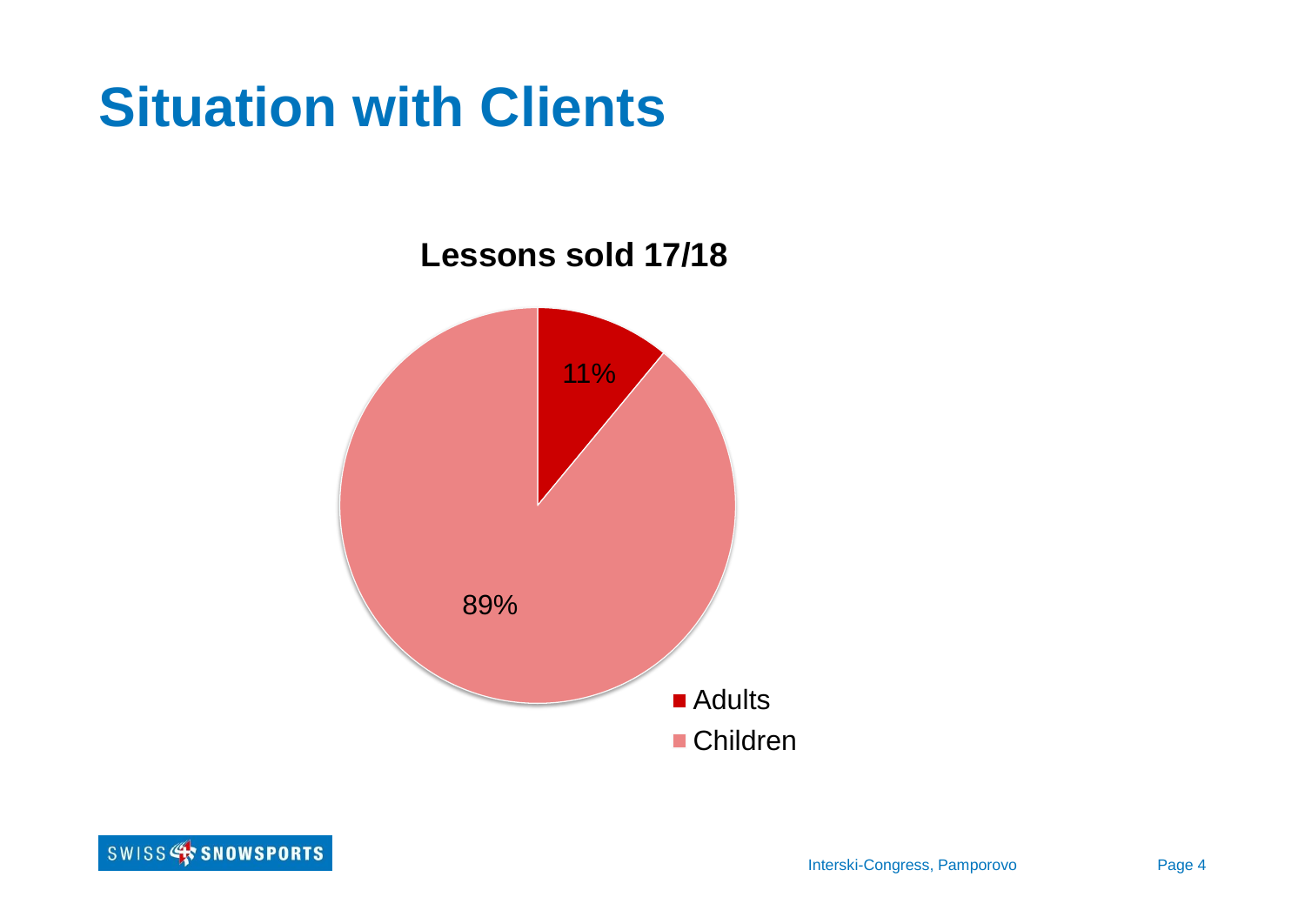## **Swiss Snowsports Education**



SWISS<sup>4</sup> SNOWSPORTS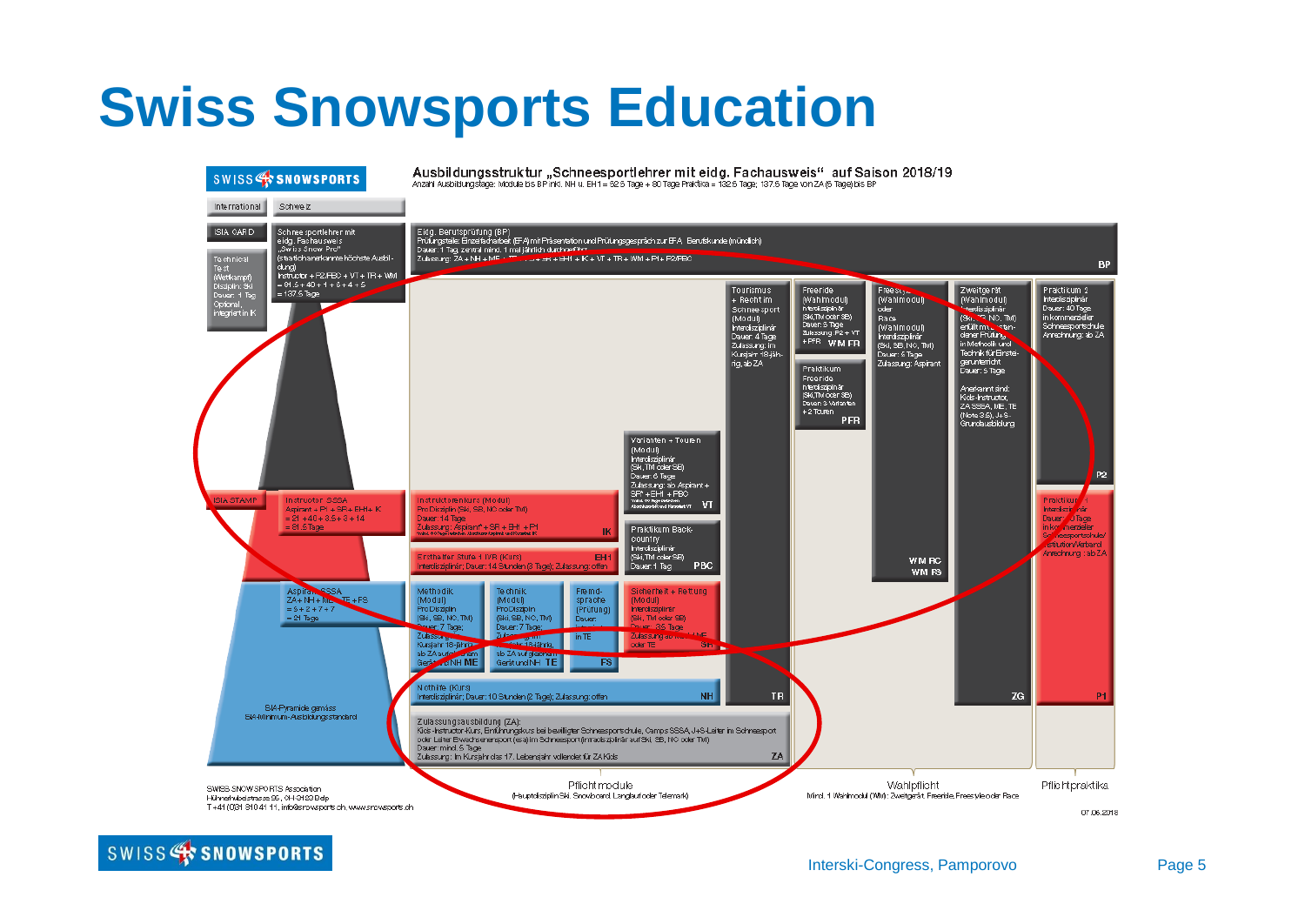## **Comparison: Lessons sold vs. education days of future Snow Sports Instructors**



SWISS<sup>4</sup> SNOWSPORTS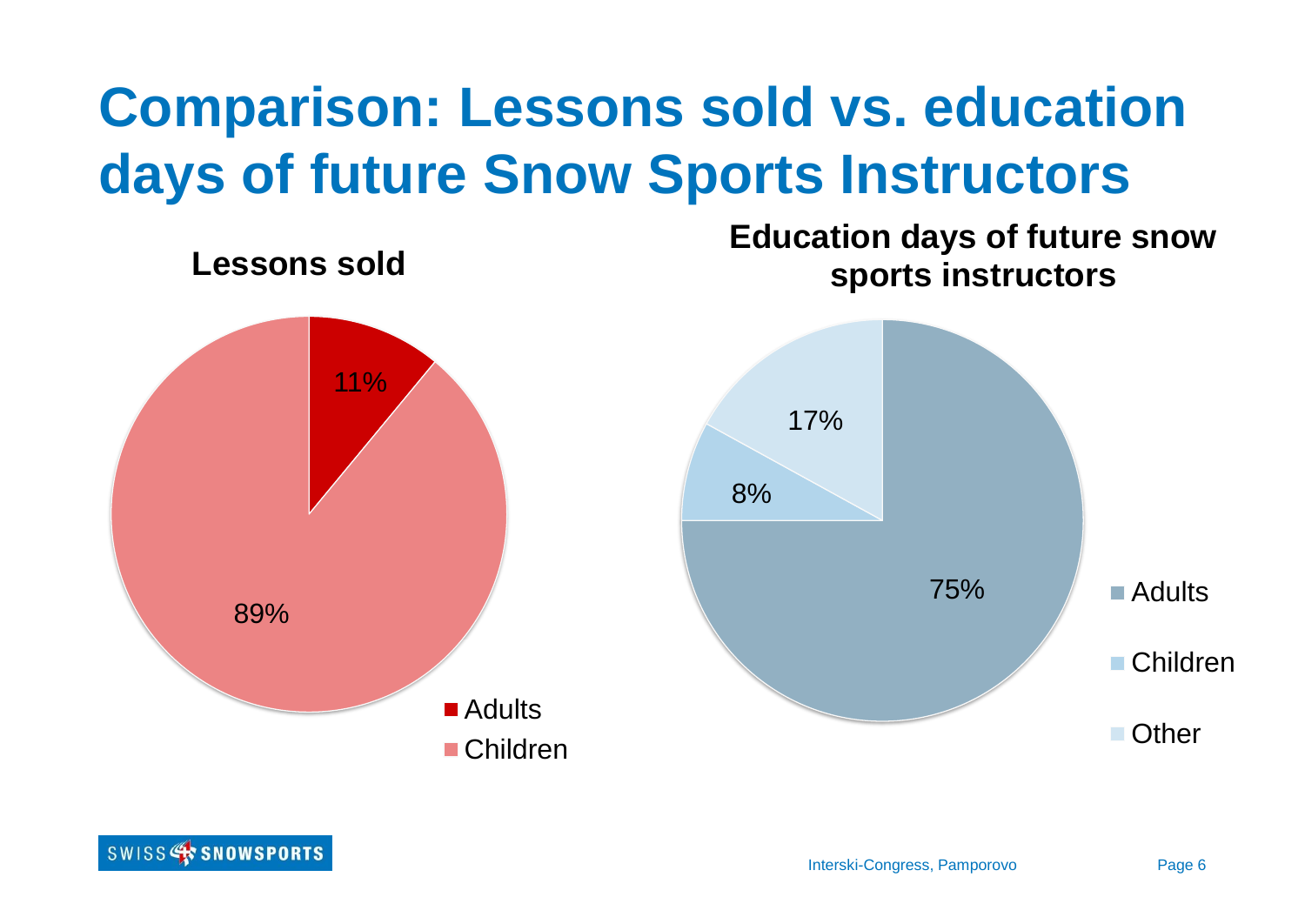## **Conclusion**



What my friends think I do.

# Ski instructor



What my mom thinks I do.



What I think I do.



What society thinks I do.



What I really do.

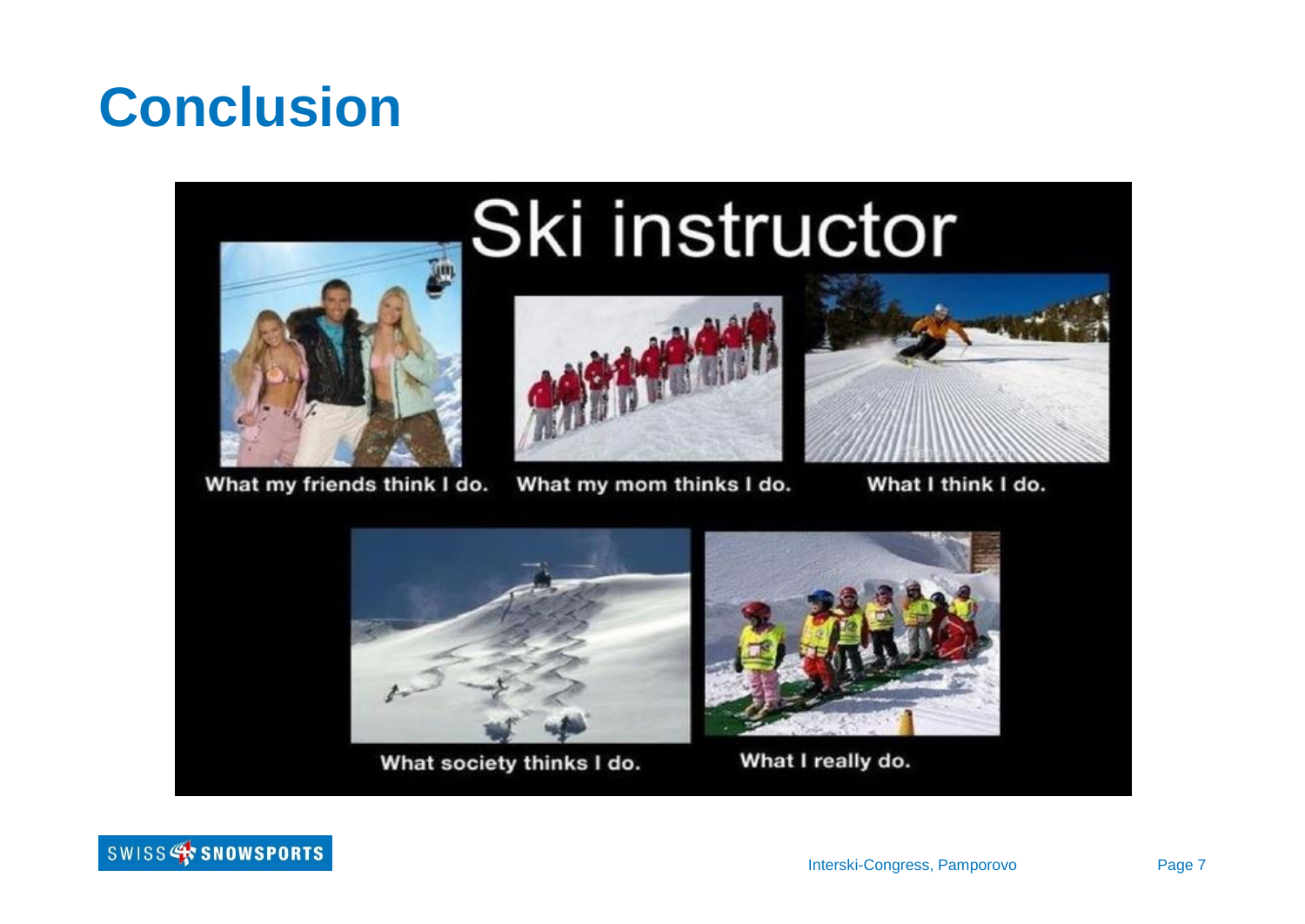#### **Process**



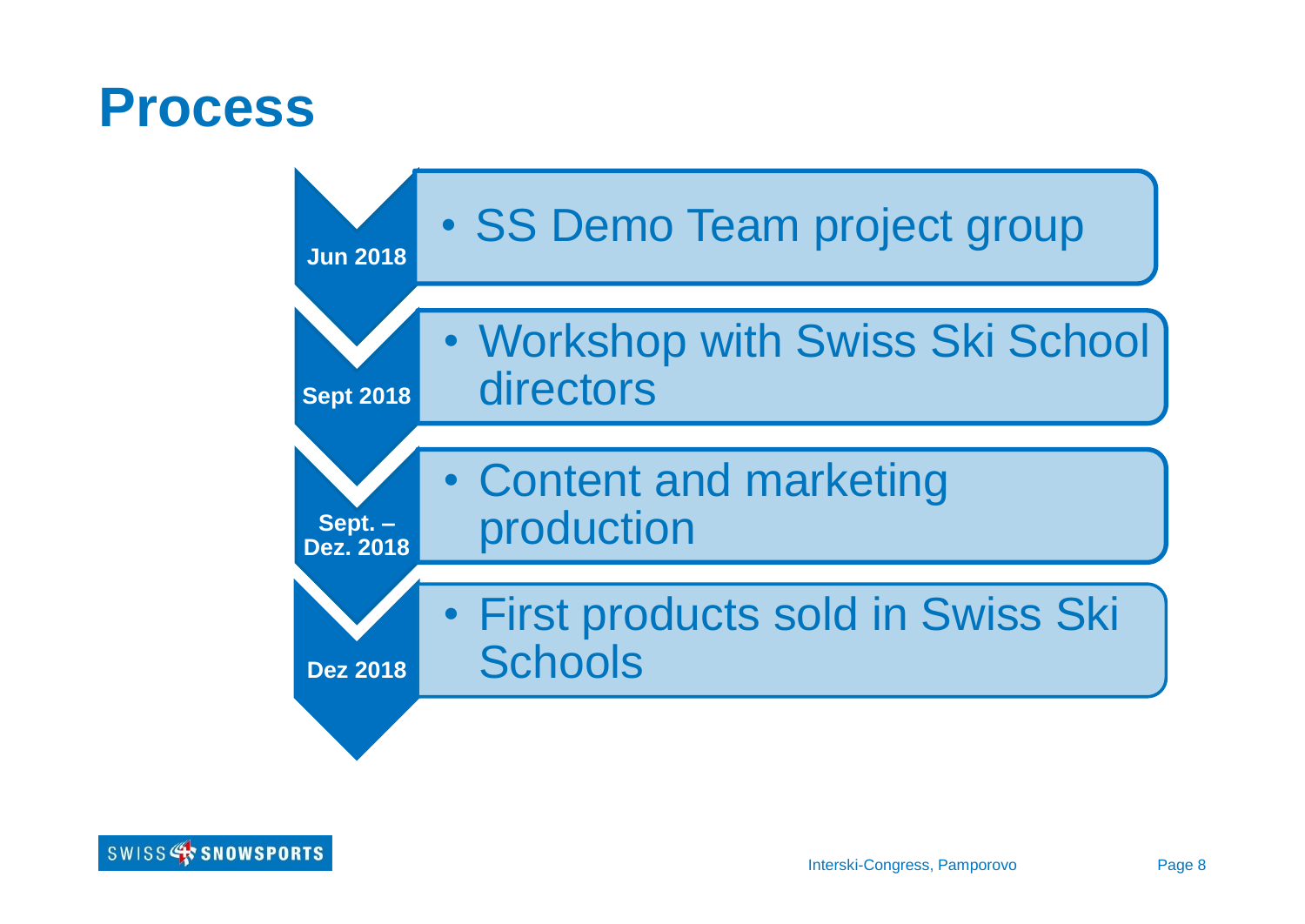#### **Process**

#### **Product definition**

- Carving *Performance*
- Improve your ski technique *Enjoy*
- Backcountry Explorer *Performance and Enjoy*

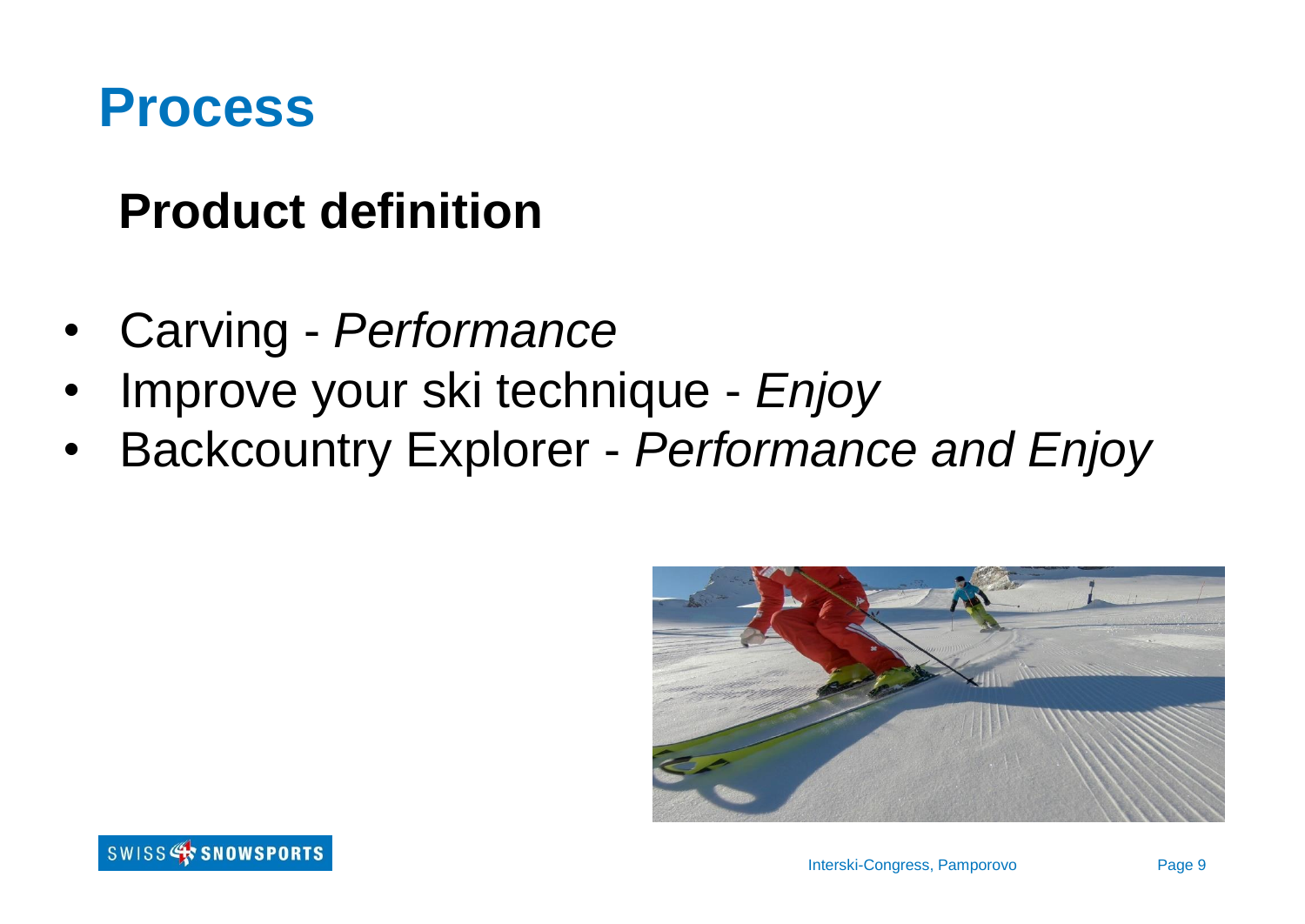

#### **Structure of the Lesson**



#### Know-How Questions



Content of the Lesson



**Challenges** 



#### **Measurements**

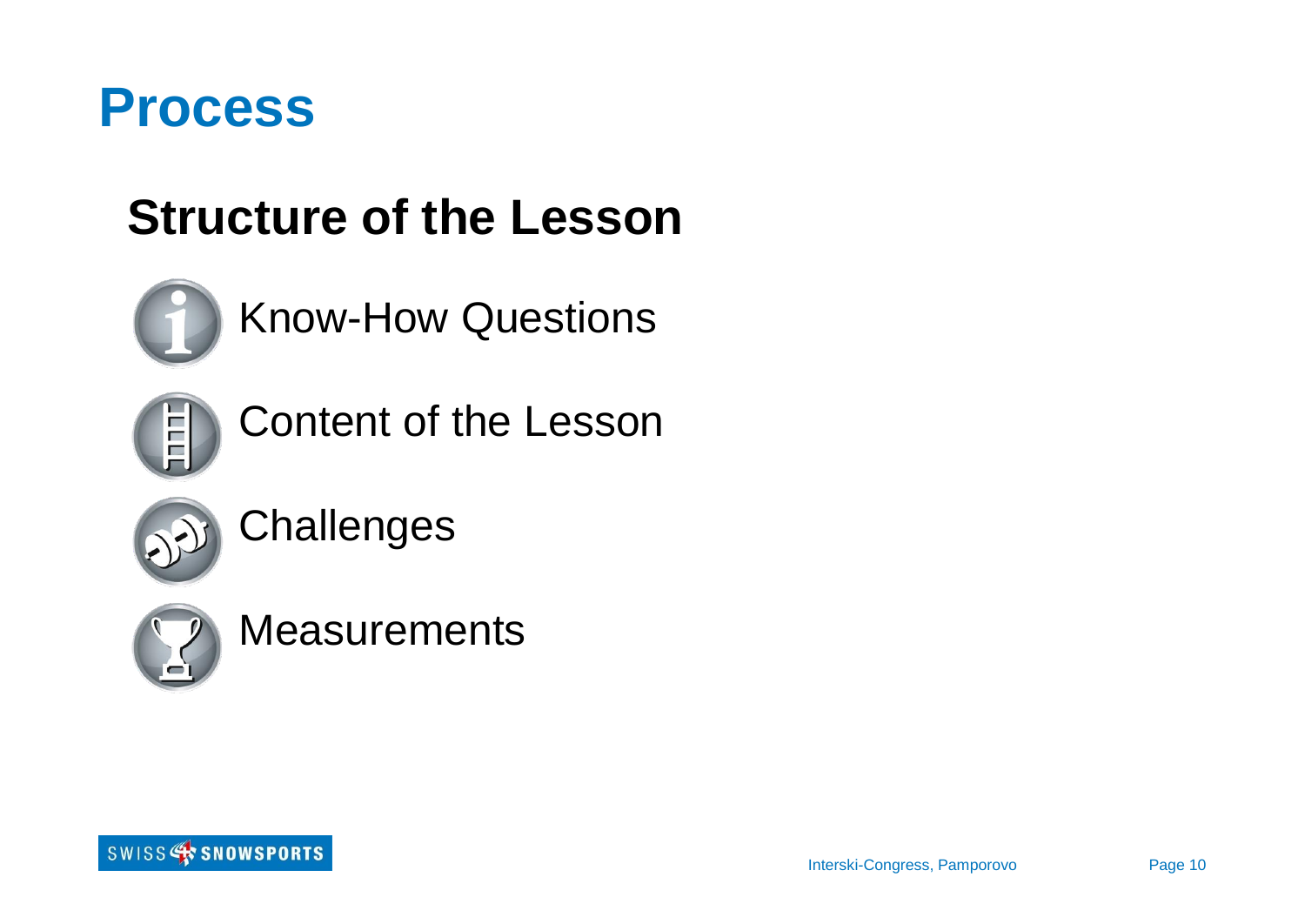

#### **Manual for the Swiss Ski Schools**

All Swiss Ski Schools have received brochures, descriptions for their advertising as well as Videos and detailed program for the instructor.

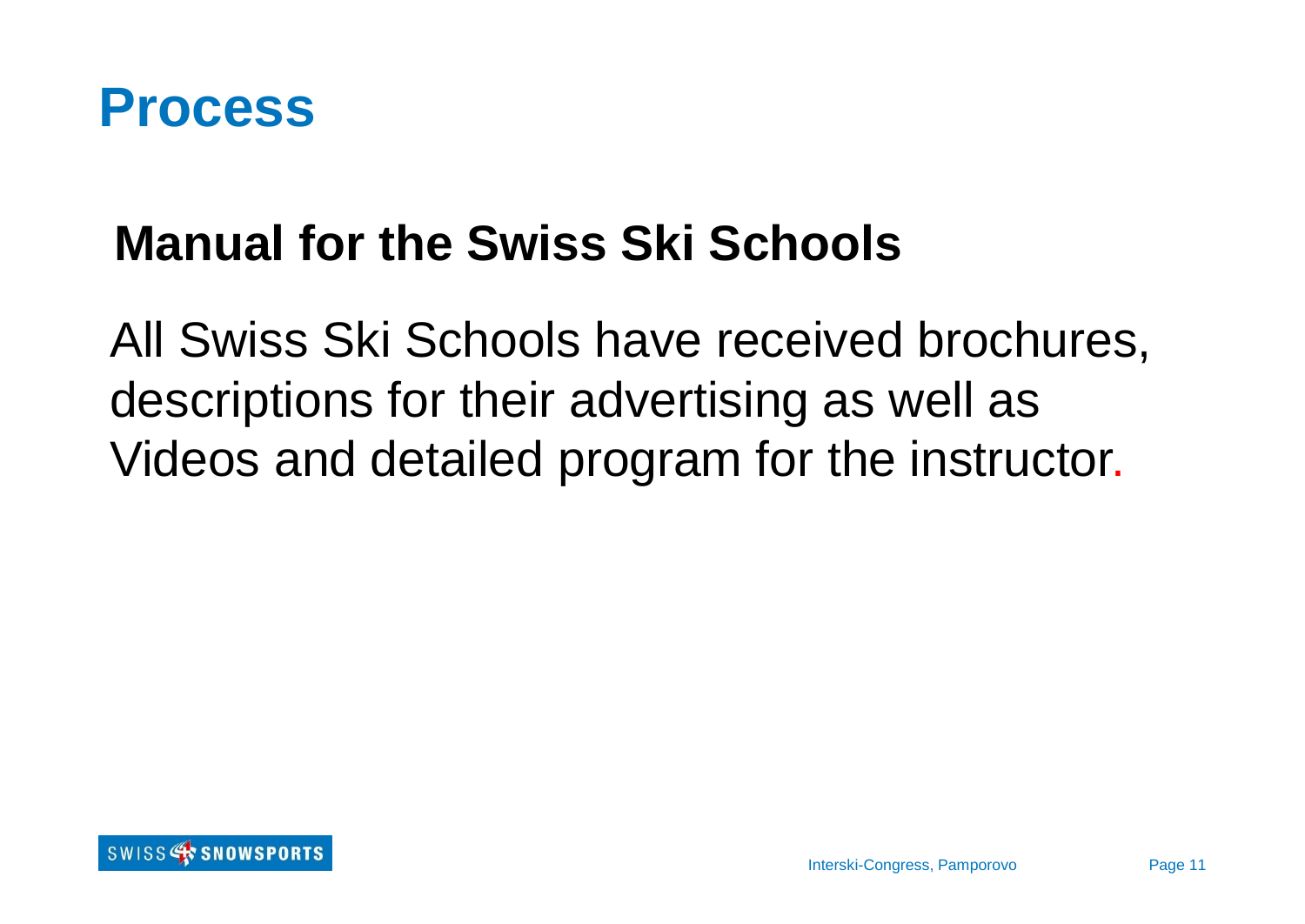## **Future Targets**

- More Clients on advanced and expert level for the Swiss Ski School
- Measurement System in the Ski areas
- National Grading System for adults
- QR Codes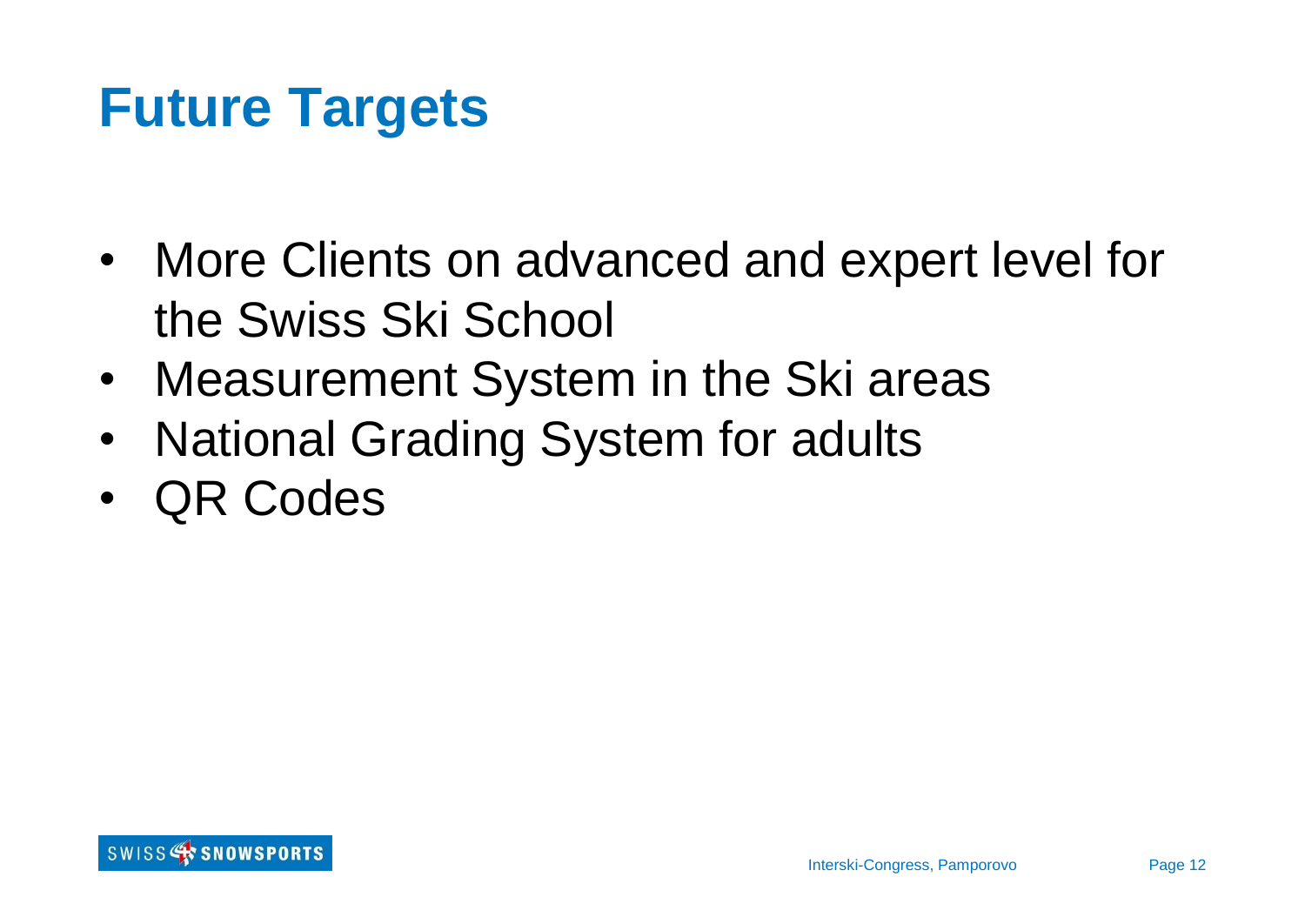## **Group Discussions**

Get together with our Demo Team Members and discuss **products**, **credit** or **measurement** systems which work in your country for Adults at the technical level advanced & expert.